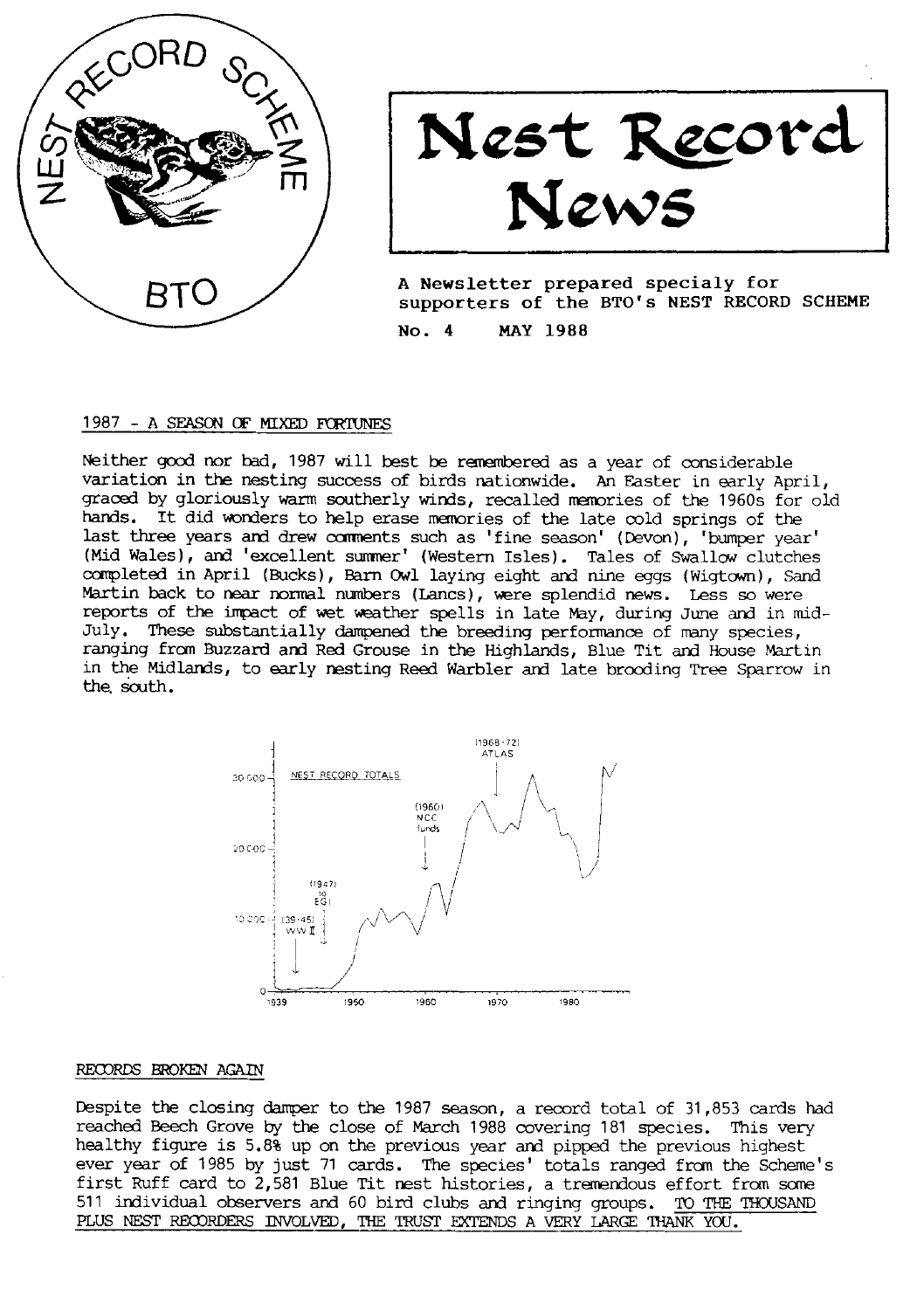### TITMICE AND WADERS CATCH LATE CHILL

The warmth of April triggered many hole nesting birds into early action. Nestbox operators as far apart as Hertfordshire, Hampshire, Nottinghamshire and Herefordshire reported their earliest laying dates for many years for both Great Tit and Blue Tit - a complete reversal of the cold miserable late 1986 season. Fledged broods of nine or more young were commonly reported where defoliating caterpillar populations were high. Instances of Coal and Great Tit rearing second broods were widely recorded. Away from many eastern parts of England, Wales and Scotland, the subsequent wet and cool spells of weather resulted in numerous chilled broods and losses.

It proved to be a similar season for many waterbirds. In much of southern Britain, contributors to the BTO Lapwing Survey noted a large hatch in late April and early May, but relatively few young surviving thereafter. In contrast, along the coast of Lancashire and the uplands of Cumbria, many Lapwing, Curlew and Oystercatcher reared healthy broods, alongside Skylark, Meadow Pipit and Reed Bunting.

### STILTS STAR AS SHRIKES STUMBLE

Top birds of the 1987 season were unquestionably the superb pair of Black-winged Stilts which were among a scattering of birds which overshot their normal Continental breeding grounds and stayed to nest. They settled at the Norfolk Naturalists' reserve at Holme in mid-May and reared two from a clutch of three eqgs. This represents only the third successful breeding record by Black-winged Stilt in recent times and follows the two broods reared at Nottingham sewage works in 1945.

For other scarce birds it was a mixed season. Fewer Montagu's Harrier bred than during the previous summer, but signs of a continuing recovery are good. More Marsh Harrier young were reared than at any time in recent years. Sea Eagle bred successfully for the third year running. News about rare passerines was less encouraging. Just four Marsh Warbler territories were apparently occupied in Worcestershire. From six, then three pairs of Red-backed Shrikes during earlier years, just a single nest reared a brood in 1987.

#### WHITETHROAT AND GOLDCREST BOUNCING BACK

It was especially warming to note Sahelian species such as Whitethroat, Sand Martin, Sedge Warbler and Redstart high on the list of summer visitors reported in greater numbers in 1987 on nest recorder plots and, apparently, among successful breeders. Pied Flycatchers continued to occupy fresh woods and nestboxes. Early clutches of up to nine eggs were reported in Wales and northern England, but again losses during the later rains were not infrequent. Wheatear and Whinchat were just two of several species which returned to breed in former sites on the edge of their range. Quail in the south and Corncrake in the northwest and Ireland, were more numerous - or more vociferous in the fine spring weather?

Of our residents, Goldcrest ond Long-tailed Tit reared many large broods which should help to bolster populations depleted by recent cold winters. The changeable weather meant a protracted breeding season for thrushes like Blackbird and finches like Chaffinch, though a profitable one, as ringing at autumn Constant Effort Sites found, with a large number of juveniles (see BTO News No. 155). After a good start for most hirundines and some warblers it was an early departure south. There were many exceptions however, with Swallow feeding third broods in September, Woodpigeon in October and Collared Dove in November - all emphasizing the importance of keeping a wary eye open for late nesting attempts to help ensure that our nest histories cover the full season.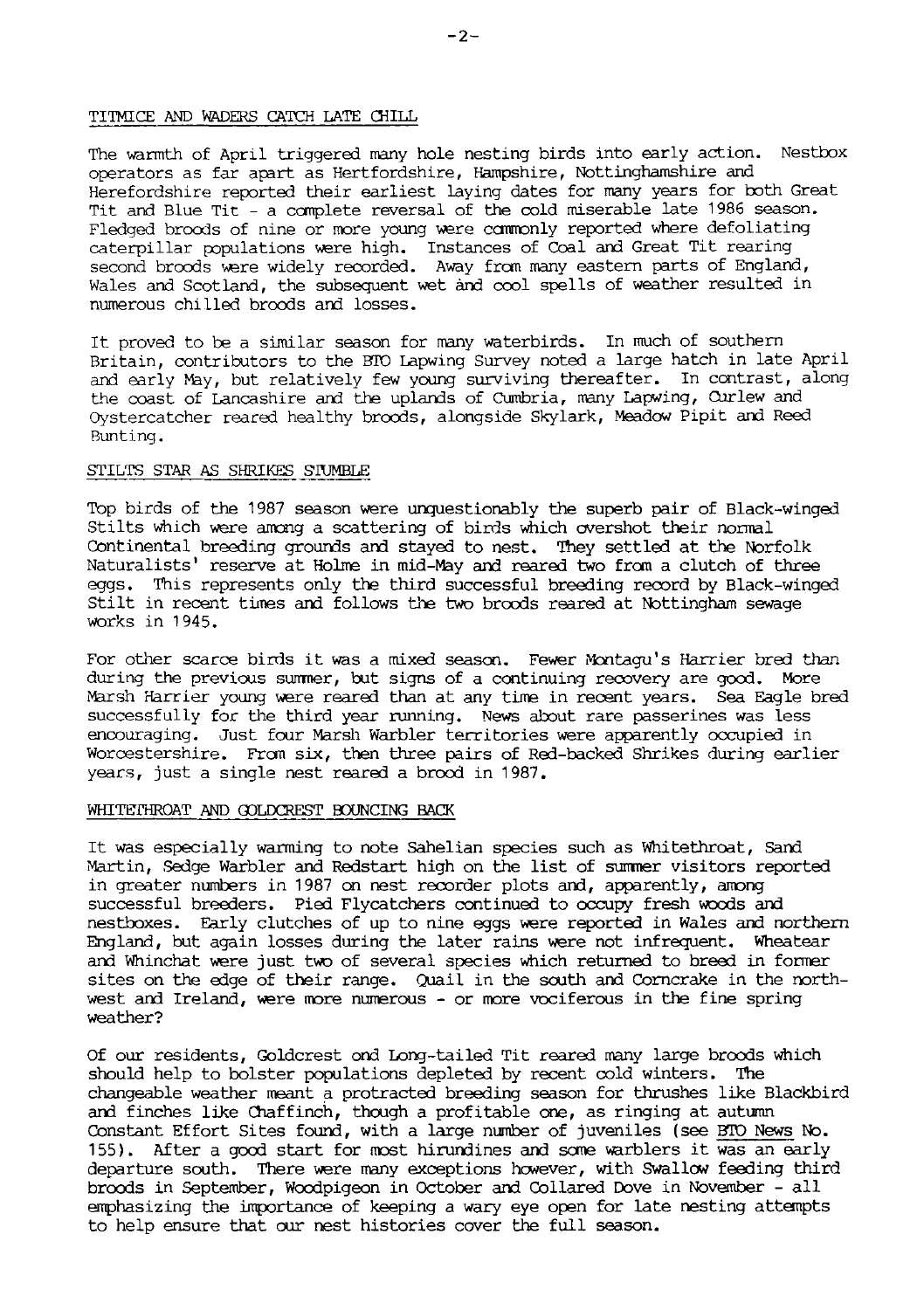### 1987 CARD INTAKE - SAMPLE HIGHLIGHTS

The central strength of the nest record scheme comes each year from those birdwatchers who fill in a handful of detailed cards for nests found on their Iocal patch - a vocd, farm, garden, gravel pit, rirqing site, CBC plot, or whatever. Others are able to spend more time extending their efforts into an absorbing study, sometimes concentrating on particular birds. Those nest finders who completed one hundred or more cards are listed below. The list serves several functions. It gives some idea of the spread of nest finders, shows what species are receiving specialist attention, ard just what can be achieved by an lrdividual or group. Those birdwatchers operatirg through a local bird club, ringing group, or natural history society have the advantages of being able to exchange ideas, help with co-operative projects, and reduce the Trust's time with administration.

G. Alexander (Hants) 159 cards including 37 Swallow, 36 Blackbird; W.D. Allen (Shrops) 227 cards including 6 Teal, 38 House Martin; <u>G.E. and G.K. Austin</u> (Shrops) 244 cards including 65 Pied Flycatcher, 21 Reed Warbler, 48 Blue Tit; M.J. Austin (Suffolk) 169 cards including 20 Canada Goose, 19 Lapwing; P. Baker (Cumbria) 323 cards including 47 Cormorant, 73 Swallow; J. and C. Barrett (Cleveland) 108 cards including 21 Pied Flycatcher, 10 Coal Tit; L.G. Baxter (Clwyd) 402 cards including 15 Moorhen, 12 Dipper, 237 Black-headed Gull; J.E.A. Brook ard R.C. Coke (Warks) 552 cards including 28 Oystercatcher, 90 Blackbird,  $7$  Garden Warbler; Dr. P.J.K. Burton (Herts) 132 cards including 101 Kestrel, 22 Tawny Owl; R.F.E Butler (Worcs) 134 cards including 27 Canada Goose, 14 Blackbird; J. Callion (Cumbria) 157 cards including 5 Grasshopper Warbler, 28 Sedge Warbler, 54 Pied Flycatcher; J.M. Cheverton (I.O.W.) 142 cards including 27 Cormorant, 51 Black-headed Gull; <u>J. Clark</u> (Gwynedd) 187 car Common Tern, 4 Ruddy Duck; J.E.S Cooper and R.F. Sanderson (Sussex) 325 cards including 3 Mandarin, 118 Blue Tit, 96 Great Tit; D. Cox and B. Hawes (Bucks) 563 cards including 31 Pied Wagtail, 132 Blackbird, 41 Blue Tit; Dr. S. Cox (Essex) 222 cards including 102 Ringed Plover, 98 Little Tern;  $A.\overline{V}$ . Cross (Dyfed) 149 cards including 35 Buzzard, 8 Barn Owl, 60 Raven;  $J.K.$  Cross and M.M. Baggs (Hants) 145 cards including 3 Shelduck, 32 Blue Tit; R.E. Danson (Lancs) 287 cards including 38 Blue Tit, 123 Tree Sparrow; P.G. and S.G. Davis (Surrey) 113 cards including 6 Woodlark, 10 Meadow Pipit;  $\overline{C.N.}$  Davison and S. Foster (Co. Antrim) 314 cards including 9 Rock Pipit, 18 Sedge Warbler, 23 Willow Warbler; M. Davison (Northumbria Ringing Group) 615 cards including 23 Merlin, 31 Tawny Owl, 101 Pied Flycatcher; <u>S.J. Denny</u> (Suffolk) 356 cards including 17 Canada Goose, 200 Sandwich Tern, 71 Avocet; R.A. Denyer (Surrey) 132 card: including 5 Mandarin, 15 Greenfinch; <u>T.J. Dix and B. Neill</u> (Western Isles) 199 cards including 10 Red-throated Diver, 81 Ringed Plover, 48 Lapwing; <u>C. du Fe</u>u (Notts) 102 cards including 11 Song Thrush, Z2 Creat fit; o.U. ffiiot ana O. Squires (Powys) 124 cards including 10 Redstart, 74 Pied Flycatcher; J.E. Flynn (Gloucs) 122 cards including 17 Dipper, 51 Blue Tit; D. Francis (Northants) 135 cards including 24 Coal Tit, 29 Great Tit; D. Fulton and T. Crossman (Shrops) 174 cards including 37 Wheatear, 36 Pied Flycatcher; D.J. Garner (Cambs) 149 cards including 6 Long-eared Owl, 20 Reed Warbler;  $K_{\nu}J$ . Green (Lancs) 127 cards including 42 Swallow, 29 Blue Tit; <u>M. Green, A. Knight et al</u> (Cambs) 126 card: including 3 Pintail, 15 Snipe; J<u>. Groves</u> (Surrey) 100 cards including 2 Hobby, 11 Woodpigeon; J.B. Halliday (Midlothian) 111 cards including 12 Snipe, 21 Curlew, 18 Meadow Pipit; H.R. Hammacott (Bristol Naturalists<sup>1</sup> Society) 305 cards including 48 Blackbird, 37 Willow Warbler, 31 Chaffinch; P. Hawkey The National Trust (Northumberland) 921 cards including 171 Eider, 209 Kittiwake; I., P. and D. Hildred (Lincs) 154 cards including 12 Moorhen, 19 House Sparrow; P. and D. Hill (Lancs) 116 cards including 17 Great Crested Grebe, 11 Carrion Crow; D. Holloway (Cumbria) 132 cards including 37 Wheatear, 15 Pied Flycatcher; D. Holman and M. Goodman (Northants) 106 cards including 26 Sparrowhawk, 2 Hobby; P.R. Holness (Norfolk) 232 cards including 135 Swallow, 10 Chaffinch; S.J. Huddleston (Lincs) 144 cards lncluding 20 Black-headed GuIl, 37 Blackbird; B.R. Hughes (Surrey) 129 cards including 26 Pied Wagtail, 18 Blackbird; J. Kieser (Hants) 338 cards including 7 Turtle Dove, 42 Swallow, 30 Yellowhammer; T. Kuechel, P. Roe and C. Harrison (West Yorks) 152 cards including 9 Grey<br>Heron, 28 Blackbird; <u>D.E. Lewis</u> (Gwent) 192 cards including 10 Little Owl, 10 Tree Sparrow; J.M.S. Lewis and S.J. Roberts (Gwent) 205 cards including 3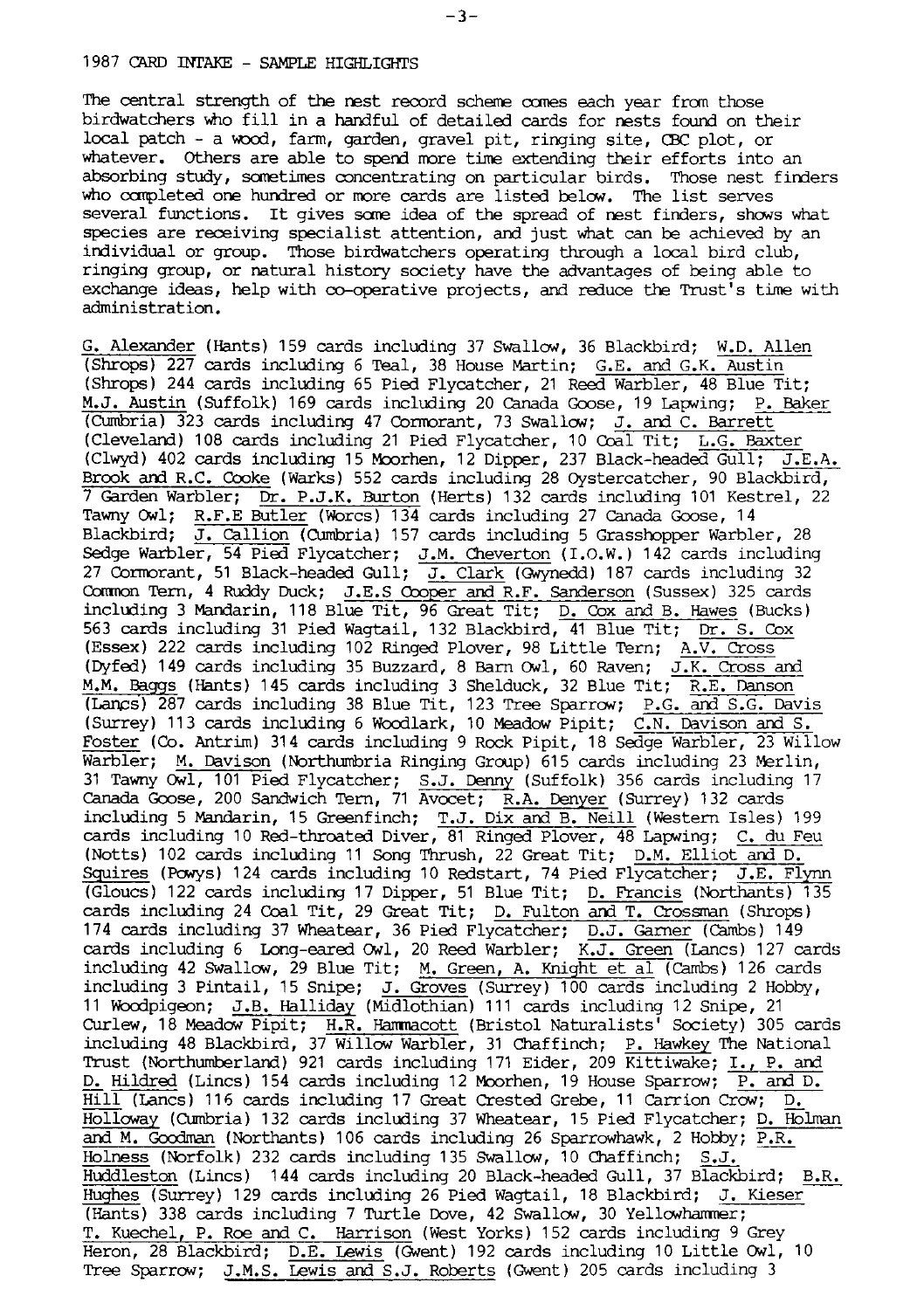Woodcock, 3 Nightjar; I. Livingstone (Strathclyde) 110 cards, all Swallow; R.J. Louch and I.D. Tompson (Oxon) 412 cards including 42 Blackcap, 46 Chiffchaff, 27 Yellowhammer; R.N. Macklin (Suffolk) 106 cards including 15 Avocet, 30 Great Tit; B.A. Madden (Dublin) 127 cards including 68 Swallow, 20 Jackdaw; C.F. Mapletoft (Birklands Ringing Group) 454 cards including 87 Blackbird, 65 Great Tit, 7 Treecreeper; P. Maynard (Hants) 192 cards including 3 Mandarin, 17<br>Nightjar, 8 Redpoll; <u>I. McAlpine</u> (Merseyside) 168 cards including 19 Commorant, 11 Herring Gull; M.O. Meadows (Essex) 324 cards including 31 House Rook; Mid-Lincs Ringing Group 103 cards including 18 Swallow, 23 Blue Tit; G. and D. Moss (Gwynedd) 112 cards including 10 Barn Owl, 58 Pied Flycatcher; C. Murray (Co. Durham) 102 cards including 8 Blackbird, 10 Blue Tit; North Ronaldsay Bird Observatory (Orkney) 263 cards including 54 Oystercatcher, 35 Arctic Tern; Orkney Ringing Group 502 cards including 75 Red-throated Diver, 35 Hen Harrier, 94 Black Guillemot; P.A. Page and A. Robinson (Devon) 113 cards including 69 Pied Flycatcher, 32 Blue Tit; R. Peart (Dorset) 150 cards including<br>34 Blackbird, 24 Blue Tit; <u>P.F.J. Playford</u> (Gwent) 118 cards including 82 Pied Flycatcher, 23 Blue Tit; R.E. Proctor (Gloucs) 272 cards including 90 Pied<br>Flycatcher, 47 Great Tit; R. Proctor (Grampian Region) 100 cards including 12 Kittiwake, 23 Rook; W. Proctor (Warks) 454 cards including 82 House Martin, 52 Blackbird, 92 Rook; I. Rendall (Grampian Ringing Group) 305 cards including 81 Skylark, 47 Blackbird, 39 Linnet; J. Richardson (Co. Durham) 546 cards including 64 Song Thrush, 32 Chaffinch, 28 Lapwing; J.A.L. Roberts (Clwyd) 108 cards including 7 Wood Warbler, 49 Pied Flycatcher; Rye Bay Ringing Group (East Sussex) 445 cards including 48 Grey Heron, 131 Reed Warbler; G. Shaw (Dumfries and Galloway) 166 cards including 75 Shag, 18 Kittiwake, 8 Barn Owl; South West Notts Ringing Group 166 cards including 19 Reed Warbler, 36 Great Tit; R.L. Swann (Glenurguhart Bird Club, Highland) 220 cards including 17 Buzzard, 27 Tawny  $\overline{0w1}$ , 2 Fieldfare; S. Thomson and W. Hartley (North Yorks) 205 cards including 17 Collared Dove, 51 Blackbird; D.M. Tuck (Surrey) 128 cards including 14 Moorhen, 1 Ring-necked Parakeet; M. Turner (Surrey) 101 cards including 10 House Martin, 30 Blackbird; Dr. S. Tyler and S. Ormerod (Powys) 250 cards including 107 Grey Wagtail, 143 Dipper; Dr. L.L.J. Vick (Midlothian) 152 cards including 50 Dipper, 71 Wheatear; D. Warden (Avon) 196 cards including 16 Great Crested Grebe, 61<br>Reed Warbler; Mrs P. Webb (Derby) 348 cards including 95 Pied Flycatcher, 88 Blue Tit; A.D.D. Wilson (Herts) 392 cards including 45 Common Tern, 12 Cuckoo, 33 Sedge Warbler; I. Wolfenden (Merseyside) 178 cards including 53 Skylark, 42 Linnet; M. Wright (Suffolk) 151 cards including 29 Oystercatcher, 17 Little Tern.

### LONG STANDING NEST RECORDERS

This year, we have been updating and computerising our list of observers. One factor that came to light was just how many faithful observers participate in the Scheme. We looked at the number of observers who had taken part in the Scheme for 15 years and were amazed that this figure was 47! In view of this, we have decided to mention and thank those observers in this newsletter who have sent in cards continuously for the last 25 years. These are:

| OBSERVER        | COUNTY          |    |
|-----------------|-----------------|----|
| P.J.K.Burton    | Herts           | 26 |
| J.Buxton        | Wilts           | 32 |
| J.M.Butterworth | Gtr. Manchester | 32 |
| A.E.Billet      | Avon            | 26 |
| E.D.Cameron     | Tayside         | 29 |
| B.Campbell      | Oxfordshire     | 33 |
| J.M.Cheverton   | Isle of Wight   | 32 |
| H.F.Church      | Northumberland  | 30 |
| P.G.Davis       | Surrey          | 28 |
| G.H.Gush        | Devon           | 33 |
| D. Macdonald    | Highland        | 34 |
| F.W.P.Radford   | Herts           | 31 |
| E.Ward          | Lancs           | 32 |
| D.Warden        | Avon            | 34 |

 $-4-$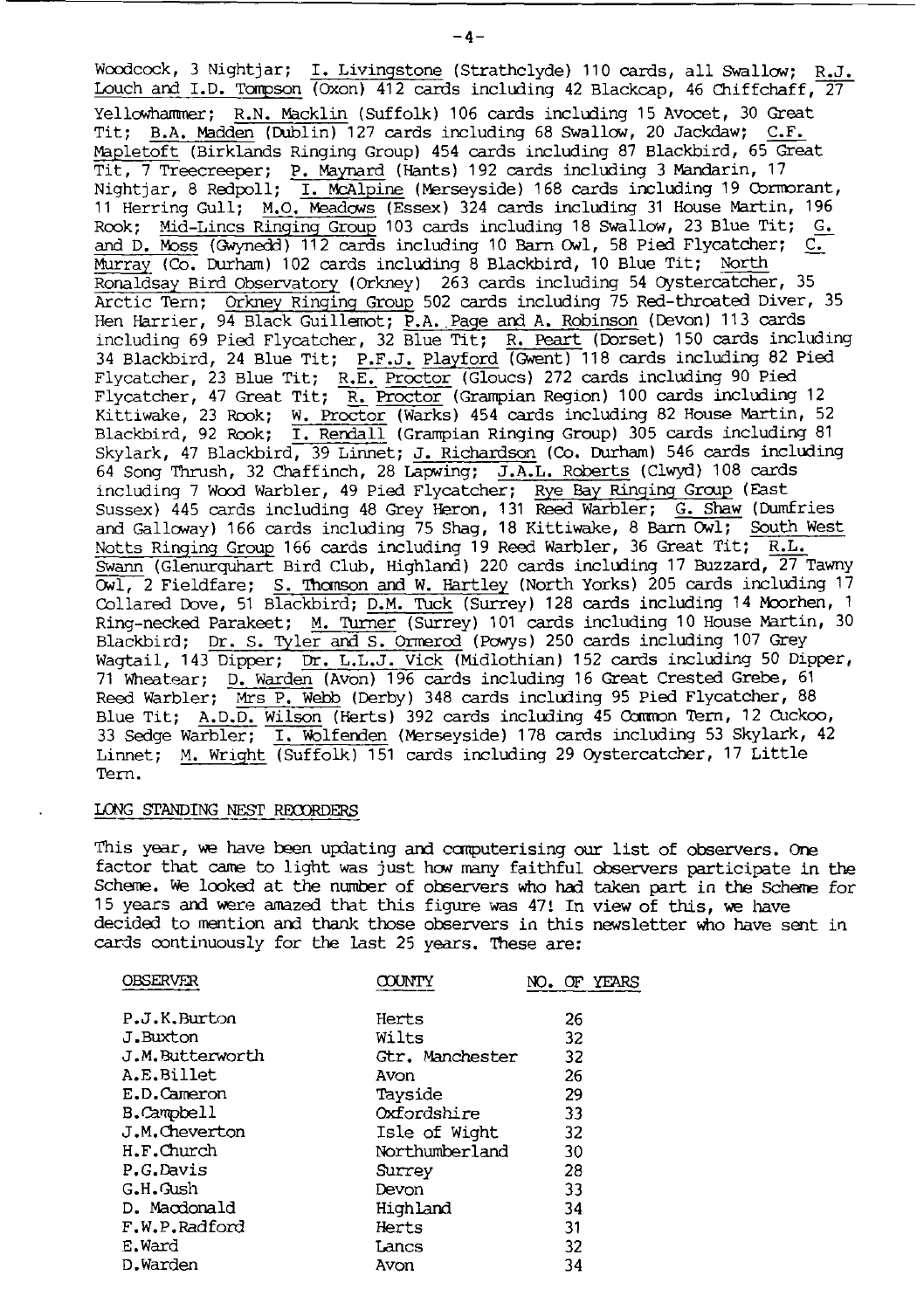| SPECIES                     | $Pre-86$       | 1986           | 1987           | TOTAL          |
|-----------------------------|----------------|----------------|----------------|----------------|
| Red-throated Diver +        | 1,177          | 133            | 112            | 1,422          |
| Black-throated Diver +      | 135            | 2              | 6              | 143            |
| Little Grebe *              | 1,293          | 48             | 59             | 1,400          |
| Great Crested Grebe *       | 1,676          | 112            | 113            | 1,901          |
| Slavonian Grebe +           | 124            | 5              | 6              | 135            |
| Black-necked Grebe +        | 12             | L.             |                | 12             |
| Fulmar                      | 1,737          | 298            | 168            | 2,203          |
| Manx Shearwater             | 51             |                |                | 51             |
| Storm Petrel                | 19             | 11             |                | 30             |
| Leach's Petrel +            | 2              |                | ۳              | $\overline{c}$ |
| Gannet                      | 18             | -              | 4              | 22             |
| Cormorant *                 | 859            | 65             | 94             | 1,018          |
| $Shag$ *<br>Bittern +       | 2,104<br>17    | 185            | 260            | 2,549          |
|                             | 1              | ۰              |                | 17<br>1        |
| Little Bittern +            |                |                | 188            |                |
| Grey Heron *<br>Mute Swan * | 1,889<br>2,561 | 223<br>123     | 120            | 2,300<br>2,804 |
| Greylag Goose +             | 219            | 112            | 75             | 406            |
| Canada Goose                | 925            | 116            | 151            | 1,192          |
| Egyptian Goose              | 2              | -              | ۰              | 2              |
| Shelduck                    | 179            | 12             | 10             | 201            |
| Mandarin                    | 105            | 36             | 15             | 156            |
| Wigeon                      | 91             | 10             | 9              | 110            |
| Gadwall                     | 41             | $\overline{c}$ | 3              | 46             |
| Teal                        | 153            | 6              | 1              | 160            |
| Mallard *                   | 5,300          | 247            | 213            | 5,760          |
| Pintail +                   | 7              |                | 4              | 11             |
| Garganey +                  | 7              | -              | $\overline{a}$ | 7              |
| Shoveler                    | 86             | 4              | 7              | 97             |
| Pochard                     | 101            | 6              |                | 107            |
| Tufted Duck                 | 611            | 63             | 56             | 730            |
| Scaup +                     |                | 1              |                | $\mathbf{1}$   |
| Eider                       | 1,105          | 223            | 230            | 1,558          |
| Common Scoter +             | 29             |                | 1              | 30             |
| Goldeneye +                 | 11             | 3              | 4              | 18             |
| Red-breasted Merganser      | 195            | 9              | 4              | 208            |
| Goosander                   | 120            | 4              | 16             | 140            |
| Ruddy Duck                  | 13             | 4              | 7              | 24             |
| Honey Buzzard +             | 8              | -              |                | 8              |
| Red Kite +                  | 13             | 1              | $\mathbf{1}$   | 15             |
| Marsh Harrier +             | 5              |                | 2              | 7              |
| Hen Harrier +               | 448            | 51             | 74             | 573            |
| Montagu's Harrier +         | 45             |                | 1              | 46             |
| Goshawk +                   | 53             | 17             | 23             | 93             |
| Sparrowhawk *               | 2,295          | 212            | 221            | 2,728          |
| Buzzard *                   | 2,391          | 206            | 163            | 2,760          |
| Golden Eagle +              | 289            | 13             | 28             | 330            |
| Osprey +                    | 24             | 1              | 1              | 26             |
| Kestrel *<br>Merlin +       | 3,289<br>743   | 228<br>96      | 245<br>127     | 3,762<br>966   |
| Hobby +                     | 283            | 32             | 18             | 333            |
| Peregrine +                 | 827            | 107            | 116            | 1,050          |
| Red Grouse                  | 410            | 31             | 43             | 484            |
| Ptarmigan                   | 81             | $\overline{3}$ | 3              | 87             |
| Black Grouse                | 32             | -              |                | 32             |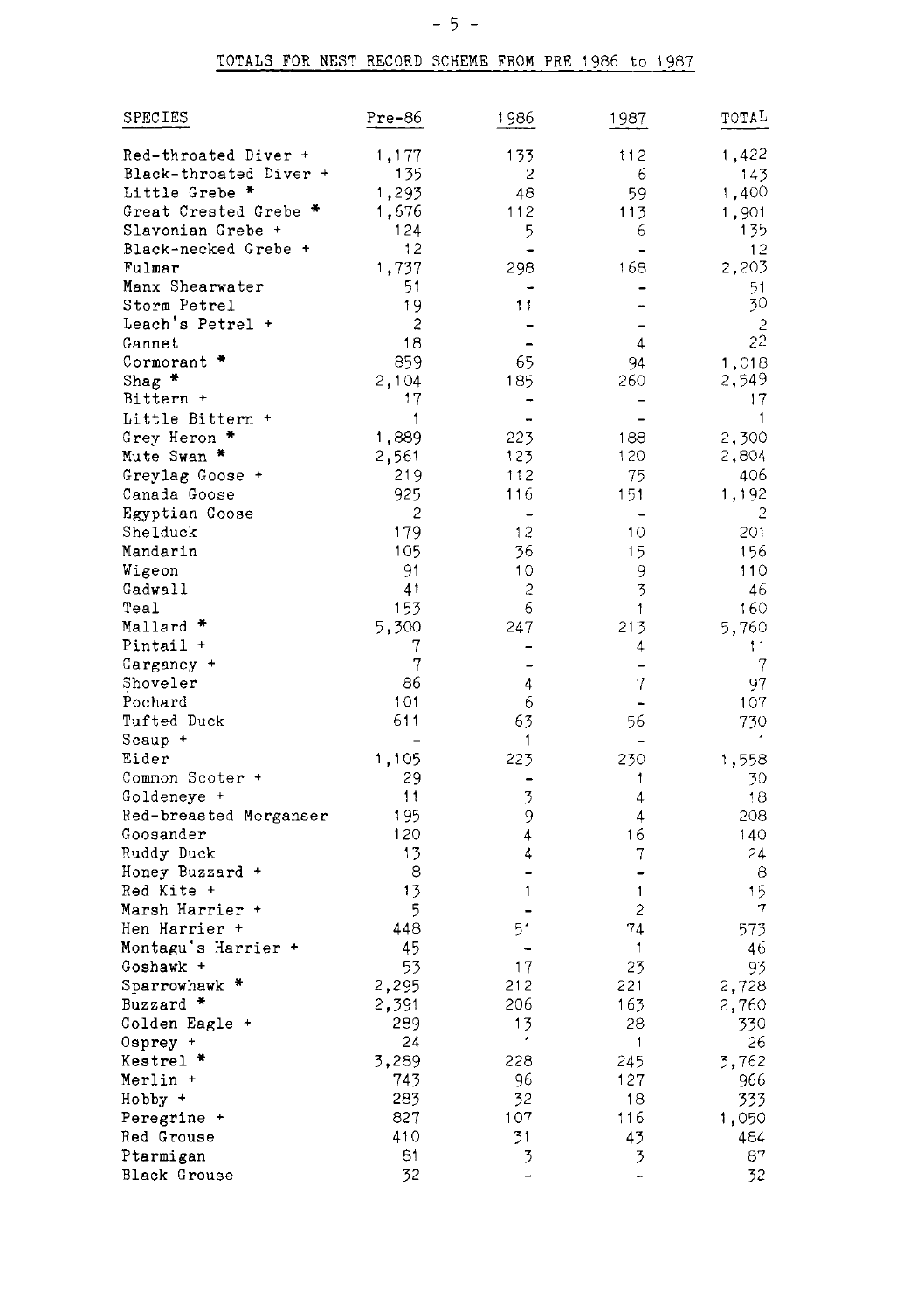| SPECIES                  | Pre-86 | 1986 | 1987           | TOTAL  |
|--------------------------|--------|------|----------------|--------|
| Capercaillie             | 60     | 1    |                | 61     |
| Red-legged Partridge *   | 358    | 12   | 11             | 381    |
| Grey Partridge *         | 694    | 19   | 16             | 729    |
| Quail +                  | 9      | 1    |                | 10     |
| Pheasant *               | 1,594  | 52   | 34             | 1,680  |
| Lady Amherst's Pheasant  | 1      |      |                | 1      |
| Water Rail               | 60     | 1    | 1              | 62     |
| Cornerake +              | 25     |      | 1              | 26     |
| Moorhen *                | 15,079 | 439  | 430            | 15,948 |
| $\cot$ $*$               | 7,808  | 415  | 365            | 8,588  |
| Oystercatcher *          | 7,391  | 384  | 430            | 8,205  |
| Avocet +                 | 3      |      | 92             | 95     |
| Stone-curlew +           | 369    |      | 1              | 370    |
| Little Ringed Plover +   | 976    | 37   | 51             | 1,064  |
| Ringed Plover *          | 4,487  | 395  | 550            | 5,432  |
| Kentish Plover +         | 19     |      |                | 19     |
| Dotterel +               | 114    | 7    | 4              | 125    |
| Golden Plover            | 574    | 33   | 39             | 646    |
| Lapwing *                | 13,951 | 397  | 663            | 15,011 |
| Temminck's Stint +       | 1      |      |                | 1      |
| Purple Sandpiper +       | 3      |      |                | 3      |
| Dunlin                   | 423    | 31   | 45             | 499    |
| $Ruff +$                 |        |      | $\mathbf{1}$   | 1      |
| Snipe *                  | 1,116  | 20   | 60             | 1,196  |
| Woodcock                 | 471    | 13   | 17             | 501    |
| Black-tailed Godwit +    | 6      |      | -              | 6      |
| Whimbrel +               | 42     |      | 5              | 47     |
| Curlew *                 | 1,772  | 88   | 98             | 1,958  |
| Redshank *               | 1,628  | 41   | 52             | 1,721  |
| Greenshank +             | 124    | 1    | 9              | 134    |
| Wood Sandpiper +         | 2      |      |                | 2      |
| Common Sandpiper *       | 910    | 44   | 50             | 1,004  |
| Red-necked Phalarope +   | 32     |      |                | 32     |
| Arctic Skua              | 190    | 19   | 12             | 221    |
| Great Skua               | 262    | 13   | 11             | 286    |
| Little Gull +            |        |      | 3              | 3      |
| Black-headed Gull *      | 3,069  | 144  | 415            | 3,628  |
| Mediterranean Gull +     | 2      |      | $\overline{ }$ | 2      |
| Common Gull *            | 1,654  | 97   | 91             | 1,842  |
| Lesser Black-backed Gull | 690    | 4    | 100            | 794    |
| Herring Gull             | 3,383  | 89   | 79             | 3,551  |
| Great Black-backed Gull  | 751    | 13   | 103            | 867    |
| Kittiwake                | 1,495  | 245  | 285            | 2,025  |
| Sandwich Tern            | 138    | 146  | 226            | 510    |
| Roseate Tern +           | 111    | 5    | 14             | 130    |
| Common Tern *            | 2,305  | 273  | 182            | 2,760  |
| Arctic Tern              | 1,082  | 274  | 1,332          | 2,688  |
| Little Tern +            | 2,431  | 348  | 313            | 3,092  |
| Guillemot                | 583    | 104  | 130            | 817    |
| Razorbill                | 339    | 36   | 56             | 433    |
| Black Guillemot          | 355    | 245  | 159            | 759.   |
| Puffin                   | 147    | 18   |                | 165    |
| Rock Dove                | 115    | 21   | 36             | 172    |
| Feral Pigeon             | 779    | 52   | 45             | 876    |
| Stock Dove *             | 3,551  | 156  | 180            | 3,887  |
| Woodpigeon *             | 15,439 | 688  | 513            | 16,640 |
| Collared Dove *          | 1,753  | 160  | 178            | 2,091  |
| Turtle Dove *            | 1,593  | 27   | 31             | 1,651  |
| Ring-necked Parakeet     | 1      | ۰    | 1              | 2      |
| Cuckoo *                 | 1,409  | 40   | 52             | 1,501  |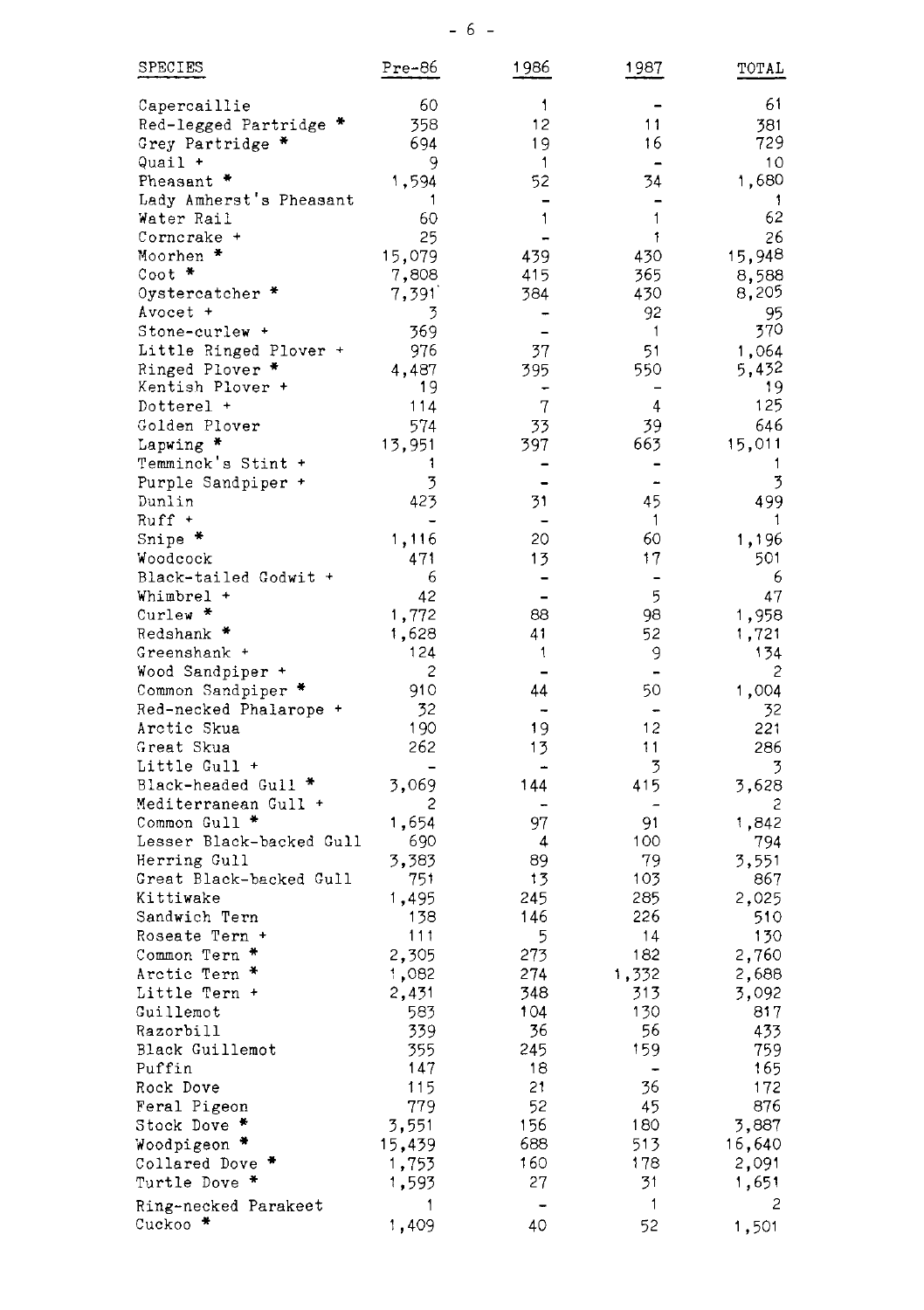| <b>SPECIES</b>                          | Pre-86          | 1986                          | 1987                 | TOTAL           |
|-----------------------------------------|-----------------|-------------------------------|----------------------|-----------------|
| Barn Owl +                              | 948             | 108                           | 139                  | 1,195           |
| Snowy Owl +                             | 1               |                               |                      |                 |
| Little Owl *                            | 1,010           | 59                            | 55                   | 1,124           |
| Tawny Owl *                             | 3,520           | 162                           | 314                  | 3,996           |
| Long-eared Owl                          | 393             | 17                            | 22                   | 432             |
| Short-eared Owl                         | 163             | 20                            | 18                   | 201             |
| Nightjar                                | 527             | 15                            | 87                   | 629             |
| Swift *                                 | 787             | 17                            | 28                   | 832             |
| Kingfisher +                            | 350<br>1        | 19                            | 17<br>$\overline{a}$ | 386<br>1        |
| Hoopoe +<br>Wryneck +                   | 11              | ÷                             | 1                    | 12              |
| Green Woodpecker                        | 213             | 11                            | 7                    | 231             |
| Great Spotted Woodpecker                | 560             | 52                            | 43                   | 655             |
| Lesser Spotted Woodpecker               | 105             | 9                             | 6                    | 120             |
| Woodlark +                              | 325             | 46                            | 28                   | 399             |
| Skylark *                               | 5,097           | 293                           | 239                  | 5,629           |
| Sand Martin                             | 657             | 27                            | 87                   | 771             |
| Swallow *                               | 27,062          | 1,375                         | 1,440                | 29,877          |
| House Martin *                          | 2,899           | 230                           | 356                  | 3,485           |
| Tree Pipit                              | 1,062           | 61                            | 43                   | 1,166           |
| Meadow Pipit *                          | 6,335           | 326                           | 344                  | 7,005           |
| Rock Pipit                              | 431<br>758      | 19<br>22                      | 19<br>13             | 469<br>793      |
| Yellow Wagtail<br>Grey Wagtail          | 2,947           | 199                           | 261                  | 3,407           |
| Pied Wagtail                            | 5,699           | 253                           | 269                  | 6,221           |
| Dipper                                  | 4,469           | 560                           | 538                  | 5,567           |
| Wren *                                  | 10,011          | 262                           | 316                  | 10,589          |
| Dunnock *                               | 24,587          | 530                           | 494                  | 25,611          |
| Robin *                                 | 14,207          | 457                           | 368                  | 15,032          |
| Nightingale                             | 332             | 10                            | 7                    | 349.            |
| Bluethroat +                            | 1               | -                             | -                    | -1              |
| Black Redstart +                        | 115             | 4                             | 2                    | 121             |
| Redstart *                              | 2,109           | 183                           | 189                  | 2,481           |
| Whinchat *                              | 1,230           | 45                            | 47                   | 1,322           |
| Stonechat *<br>Wheatear *               | 1,685<br>2,033  | 40<br>237                     | 38<br>218            | 1,763<br>2,488  |
| Ring Ouzel                              | 1,034           | 29                            | 40                   | 1,103           |
| Blackbird *                             | 101,510         | 2,968                         | 2,371                | 106,849         |
| Fieldfare +                             | 1               | 2                             | 2                    | 5               |
| Song Thrush *                           | 61,612          | 1,105                         | 927                  | 63,644          |
| Redwing +                               | 85              | 3                             |                      | 88              |
| Mistle Thrush *                         | 5,420           | 182                           | 170                  | 5,772           |
| Cetti's Warbler +                       | 17              |                               | 1                    | 18              |
| Grasshopper Warbler                     | 246             | 12                            | 15                   | 273             |
| Savi's Warbler +<br>Sedge Warbler *     | 2<br>3.037      | 146                           | 181                  | 2<br>3,364      |
| Marsh Warbler +                         | 99              | 7                             |                      | 106             |
| Reed Warbler *                          | 7,462           | 389                           | 401                  | 8,252           |
| Dartford Warbler +                      | 272             | 55                            | 6                    | 333             |
| Lesser Whitethroat                      | 613             | 16                            | 16                   | 645             |
| Whitethroat *                           | 4,389           | 137                           | 89                   | 4,615           |
| Garden Warbler *                        | 1,094           | 67                            | 64                   | 1,225           |
| Blackcap *                              | 1,996           | 96                            | 139                  | 2,231           |
| Wood Warbler                            | 1,283           | 93                            | 146                  | 1,522           |
| Chiffchaff *                            | 1,418           | 52                            | 93                   | 1,563           |
| Willow Warbler *                        | 9,011           | 395                           | 333                  | 9,739<br>610    |
| Goldcrest *<br>Firecrest +              | 596<br>8        | 6<br>$\overline{\phantom{0}}$ | 8<br>1               | 9               |
|                                         |                 |                               |                      |                 |
| Spotted Flycatcher *<br>Pied Flycatcher | 7,251<br>12,466 | 357<br>1,395                  | 322<br>1,507         | 7,930<br>15,368 |

 $\epsilon$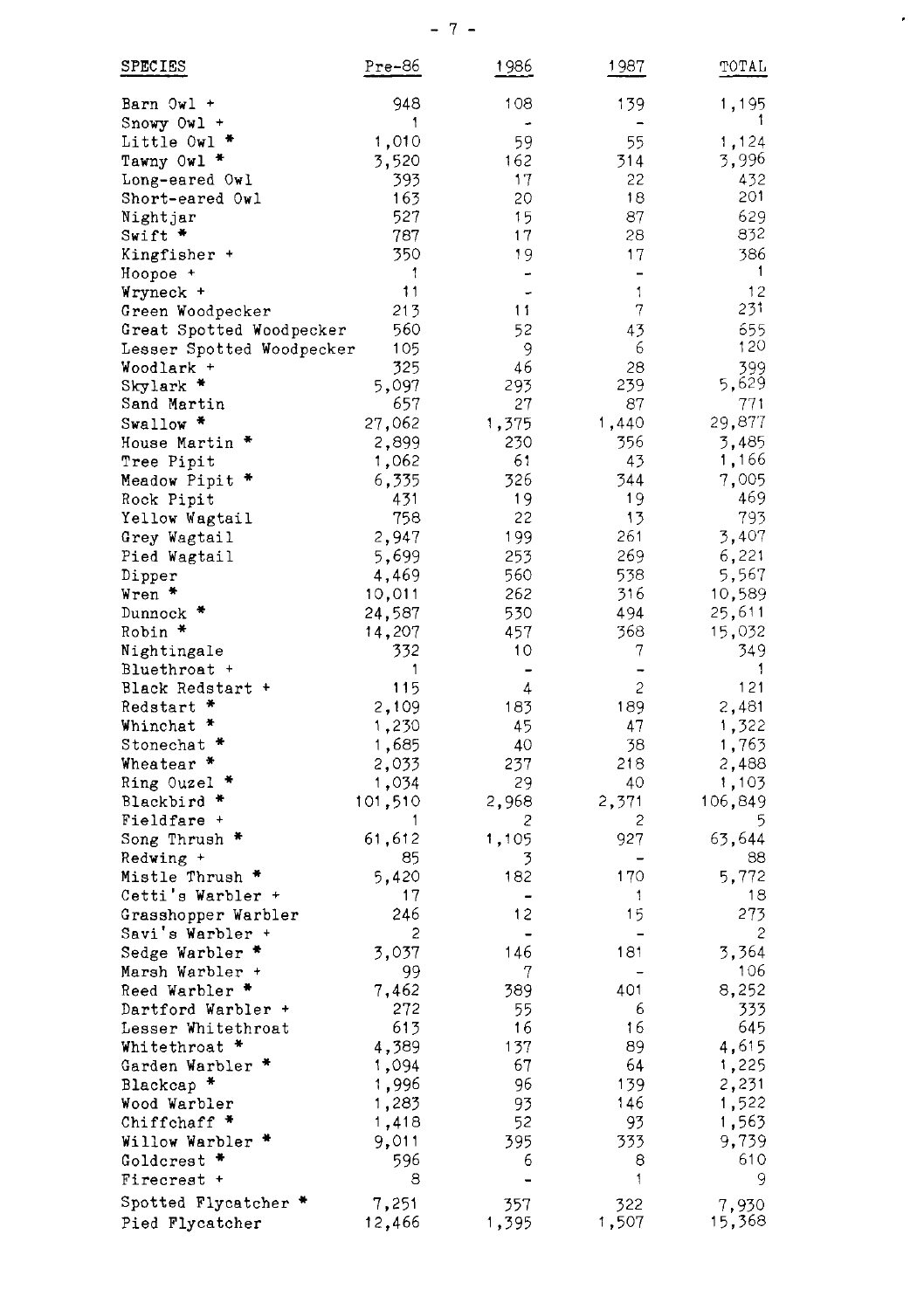| SPECIES                  | Pre-86  | 1986   | 1987                     | TOTAL       |
|--------------------------|---------|--------|--------------------------|-------------|
| Bearded Tit +            | 52      | 1      |                          | 53          |
| Long-tailed Tit *        | 3,085   | 74     | 103                      | 3,262       |
| Marsh Tit                | 854     | 24     | 32                       | 910         |
| Willow Tit               | 322     | 6      | 15                       | 343         |
| Crested Tit +            | 135     | 10     | 20                       | 165         |
| Coal Tit *               | 3,308   | 109    | 148                      | 3,565       |
| Blue Tit *               | 36,249  | 2,280  | 2,581                    | 41,110      |
| Great Tit *              | 23,478  | 1,395  | 1,471                    | 26,344      |
| Nuthatch *               | 1,213   | 116    | 87                       | 1,416       |
| Treecreeper *            | 1,524   | 35     | 85                       | 1,644       |
| Short-toed Treecreeper + | 1       |        | $\overline{\phantom{0}}$ |             |
| Golden Oriole +          | 1       |        | 5                        | 6           |
| Red-backed Shrike +      | 251     |        | $\blacksquare$           | 251         |
| Jay *                    | 1,070   | 35     | 33                       | 1,138       |
| Magpie *                 | 4,008   | 281    | 206                      | 4,495       |
| Chough +                 | 329     | 19     | 27                       | 375         |
| Jackdaw *                | 3,405   | 168    | 179                      | 3,752       |
| Rook *                   | 2,970   | 490    | 380                      | 3,840       |
| Carrion Crow *           | 3,791   | 217    | 227                      | 4,235       |
| Hooded Crow              | 593     | 114    | 48                       | 755         |
| Raven *                  | 1,624   | 192    | 117                      | 1,933       |
| Starling *               | 9,738   | 368    | 363                      | 10,469      |
| House Sparrow            | 9,426   | 189    | 213                      | 9,828       |
| Tree Sparrow *           | 11,916  | 266    | 274                      | 12,456      |
| Chaffinch *              | 15,148  | 652    | 578                      | 16,378      |
| Serin +                  | 1       |        | 1                        | 2           |
| Greenfinch *             | 10,898  | 312    | 254                      | 11,464      |
| Goldfinch *              | 2,323   | 33     | 47                       | 2,403       |
| Siskin                   | 40      | 5      | 4                        | 49          |
| Linnet *                 | 21,280  | 344    | 413                      | 22,037      |
| Twite                    | 740     | 14     | 14                       | 768         |
| Redpoll *                | 1,140   | 28     | 26                       | 1,194       |
| Common Crossbill +       | 88      |        | 5                        | 93          |
| Parrot Crossbill +       | 4       |        |                          | 4           |
| Scarlet Rosefinch +      | 1       |        |                          | 1           |
| Bullfinch *              | 4,473   | 78     | 106                      | 4,657       |
| Hawfinch                 | 108     | 3      | 3                        | 114         |
| Snow Bunting +           | 10      |        | $\ddot{ }$               | 10          |
| Yellowhammer *           | 5,205   | 132    | 164                      | 5,501       |
| Cirl Bunting +           | 55      | 2      |                          | 57          |
| *<br>Reed Bunting        | 6,148   | 116    | 151                      | 6,415       |
| Corn Bunting *           | 429     | 6      | 12                       | 447         |
| TOTALS                   | Pre-86  | 1986   | 1987                     | GRAND TOTAL |
|                          | 668,936 | 30,003 | 31,853                   | 730,792     |

+ Bird species protected under the 1981 Wildlife and Countryside Act

\* TARGET SPECIES - deserving special attention. These species fall into two categories: 1) a range of 'indicator' species which the BTO is able to use to assess variations in breeding performance between years, regions and habitats. 2) species for whom the sample of nest histories is nearing the point where sufficiently large numbers are housed at Beech Grove to merit a more detailed analysis and publication of a paper on the breeding biology of the bird.

All cards are treasured for the range of "Target" species.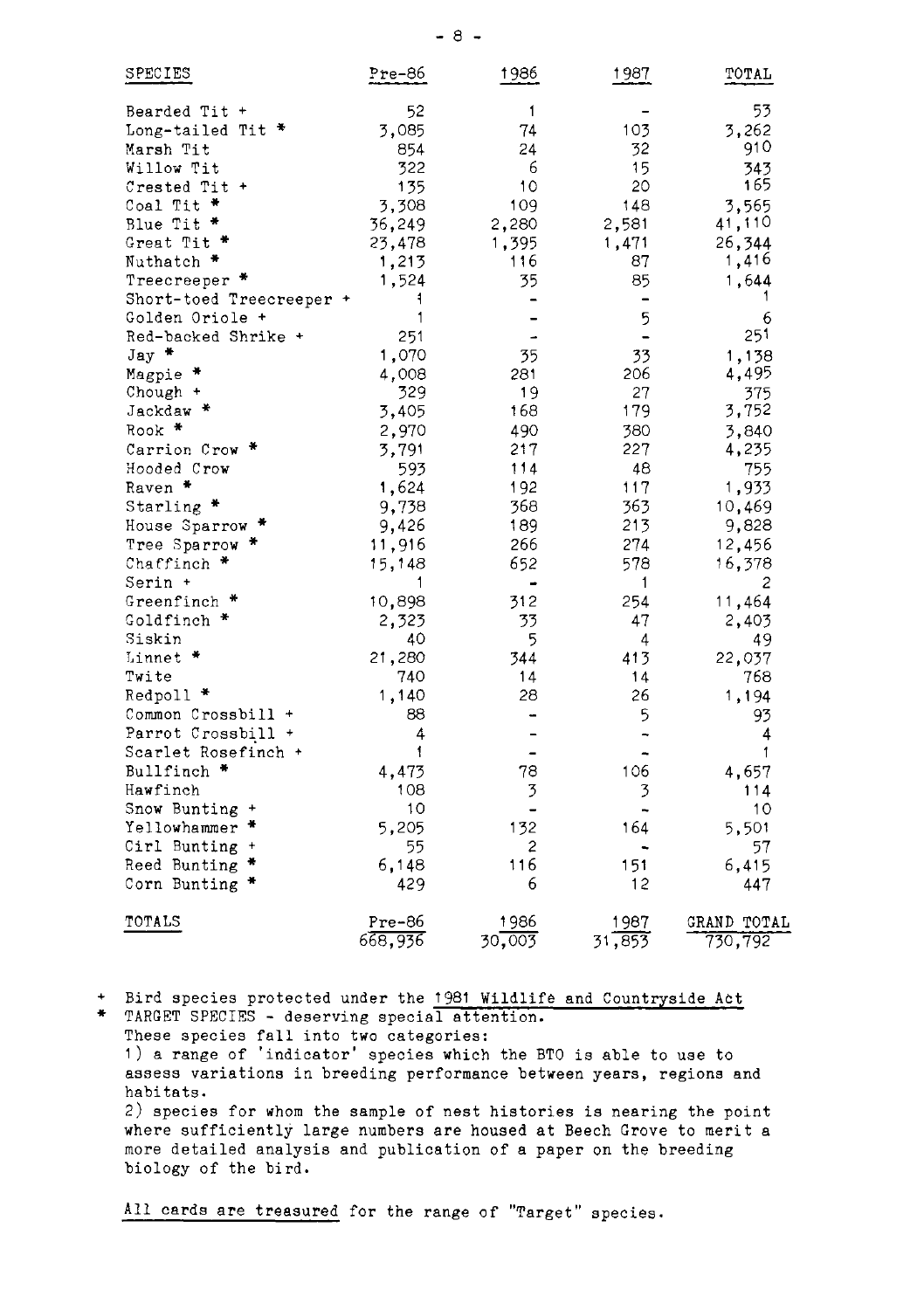### ANALYSES OF NEST RECORDS IN PROGRESS

It is pleasing to be able to report that the healthy increase in the intake of cards over recent years is being matched by a wider use of the Trust's historical bank of unique material. Also, how a good blend of both 'amateur' and 'professional' ornithologists are making welcome use of the cards. The use of such labels is dangerous though, the dedicated work of many analysts - like most nest-recorders enjoying an extension to their hobby - is often amazing and much applauded.

### Studies in the provinces

In Scotland, for example, David Jardine (West Lothian) is comparing the nest site selection, laying periods and nesting performance of 'his' birds with those in the Pennines. For Paul Heppleston (Orkney) and Ian Bainbridge (Edinburgh) the general breeding ecology of the Curlew is their prime interest. To the south, in Cumbria, John Callion has a discrete Yellow Wagtail population and is comparing the range of nest sites occupied with those elsewhere in Britain.

In Wales, Pete Jennings (Powys) has gone some way towards unravelling the complex breeding behaviour of the Pied Flycatcher. In Gwynedd, Mrs Gill Moss is examining the national collection of Little Grebe cards, while Martin Garnett is interested in the relative breeding performance of Whinchats in different land types.

### From Mandarins to Plovers

Andy Davies has a unique population of Mandarins in Surrey/Berks and has analysed, and greatly augmented, the national batch of cards. Members will have read his article 'The Mandarin Duck - outstripping the ancestors?' BTO News No. 136:12 and await further publications with interest. Paul Johnson (South Yorks) has local Tawny Owl studies underway both in Yorkshire and Bedford and is comparing nesting success countrywide by year, habitat and in nest-boxes compared with natural sites.

Nest records are also currently being used to augment national distribution surveys. Following on from the BTO Lapwing Survey, Mike Shrubb (Powys) is examining the impact of changes in farming practice in recent decades on habitat usage and nesting success of this declining bird. Nest site information was also extracted from cards to include in the recent plover survey report 'Ringed Plovers Proliferate' by Tony Prater 'as LRPs Spread North' by Eileen Parrinder in BTO News No. 153: 6-7. Similarly, Barry Hughes of The Wildfowl Trust, consulted the BTO collection for his appraisal of the distribution and nesting habits of the Ruddy Duck in Britain.

## The professional interest

The universities continue to be involved. Martin Kelsey (EGI, Oxford) added past nest record card details to his personal field study data on the remnant Worcestershire population of Marsh Warblers and BTO members will have read 'Marsh Warblers on the brink' BTO News No. 151: 6-7. Whilst our Marsh Warblers are laying similar size clutches to nearby pairs in Belgium, and only slightly smaller clutches than those in E Europe, our birds are rearing almost one young fewer. Also based at the EGI, Heeb Philippe's interest lies with Jackdaws and annual variations in their brood sizes and nesting success.

Across at Cambridge, Mike de L. Brooke and Nick Davies examined the Cuckoo cards for indications of changes in host use. Their fascinating findings published in the Journal of Animal Ecology 56: 873-883 showed how the rate at which Reed Warbler nests have been parasitized has more than doubled over the last forty vears, and reproductive success there improved, freeing other hosts including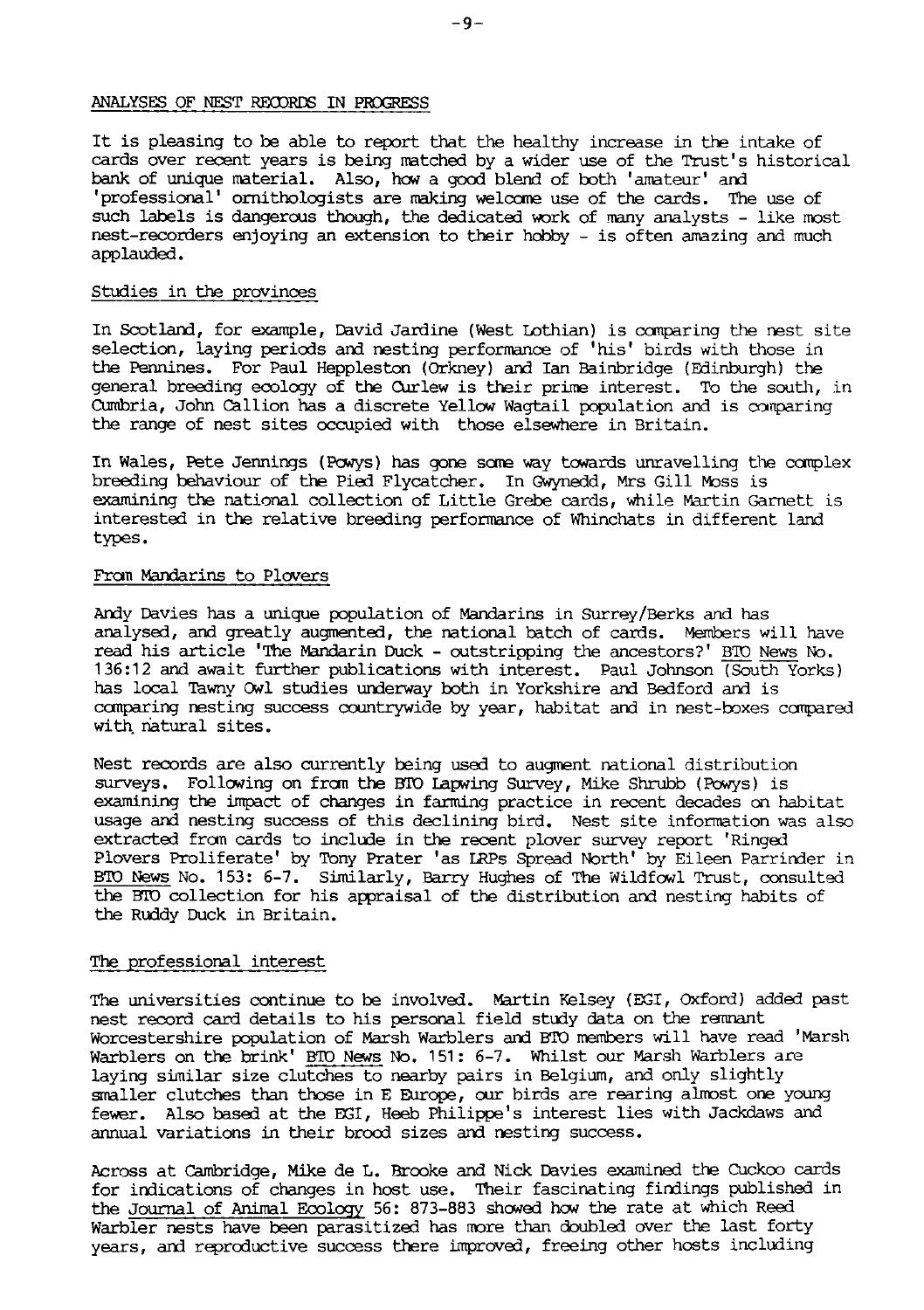Meadow Pipit, Robin, Pied Wagtail and others from victimization. At Leicester University changes in the nesting habits of Reed Bunting and Corn Bunting respectively are the subjects of Sean O'Malley and Dr. T.Burke's analysis of the Trust's cards.

The BTO was pleased to play host for two months in the summer to visiting ornithologist Tad Stawarczyk from Wroctaw University, Poland. 'Tadpole' - as he soon became affectionately known - calculated the range of nesting sites, laying periods, and nesting performance of Marsh Tit and Nuthatch from the British cards to compare with the fortunes of his own study populations of these species in the Bialowieza Forest.

## The conservation tag

The potential value to conservationists now of the historical series of cards covering virtually fifty years is just being fully realized. Several analyses during 1987 reflected this fact. Rhys Green (RSPB Suffolk) calculated the timing of laying and relative performance of Stone Curlews in different habitats to supplement field studies of the dwindling Wilts/Hants population alongside the healthier Breckland birds. Greg Mudge (RSPB Highlands Office) looked at the Black-throated Diver nest histories for clues behind the demise of the Scottish population. A report on Cirl Bunting breeding biology based on the BTO cards helped Mark Robins (RSPB Exeter) frame a conservation regime for the Devon stronghold.

Stephanie Tyler (RSPB Wales) has extended her interest in Dipper cards from the River Wye (see Bird Study 33: 164-169) to an analysis of nest histories nationwide. For this upland bird and another, the Ring Ousel, her interest in annual breeding performance by area and land type will have acidification of waterways in mind. Whilst with the Game Conservancy (Fordingbridge), David Hill assessed the nesting success and habits of both Jay and Pheasant, comparing performance in keepered against non-keepered areas.

### Studies at headquaters

Internally at Beech Grove, staff are examining the cards for a variety of birds. David Glue has completed analyses of the Woodpecker and Grasshopper Warbler cards while summaries for Woodlark and Nightjar are underway. Sara Cross is processing the Goldcrest collection. A kind grant from four agrochemical companies is allowing Steve Percival to analyse the Barn Owl material, alongside that for the Tawny and Little Owls.

Patrick Thompson is plotting Redshank laying seasons by habitat, region and altitude. Meanwhile, assistant Estuaries Officer Jeff Kirby, is looking for changes in Little Ringed Plover breeding habits and performance through the colonization process, and the potential effects of competition with Ringed Plover.

## If you have an analytical mind and would like to consider having the chance to examine nest record material, do please write to David Glue for details.

### MANY MILESTONES PASSED

Again, several milestones were reached during 1987. Mr C.R.Linfoot completed the Scheme's 500th Hen Harrier card, a pair breeding on a heather slope on Islay, in the Western Isles. Both Peregrine Falcon and Common Sandpiper reached the 1,000 mark, with cards sent in, respectively, by Wendy Mattingley from Tayside and D.W.Yalden of Derbyshire. D. Macdonald completed the 5,000th Ringed Plover nest history with a nest found in a sandpit in the Highland region of Scotland. Three species passed 15,000 cards, the relevant cards being completed for Lapwing by P.Baker, Cumbria; for Pied Flycatcher by Mrs P. Webb, Powys; and for Robin by J. Linton-Smith, Perthshire. Great Tit exceeded the 25,000 mark with a card sent in by C.Murray from Co. Durham; and Blue Tit soared past the 45,000 milestone with a breeding pair in a nest box on the wall of K.J.Green's home in Lancashire.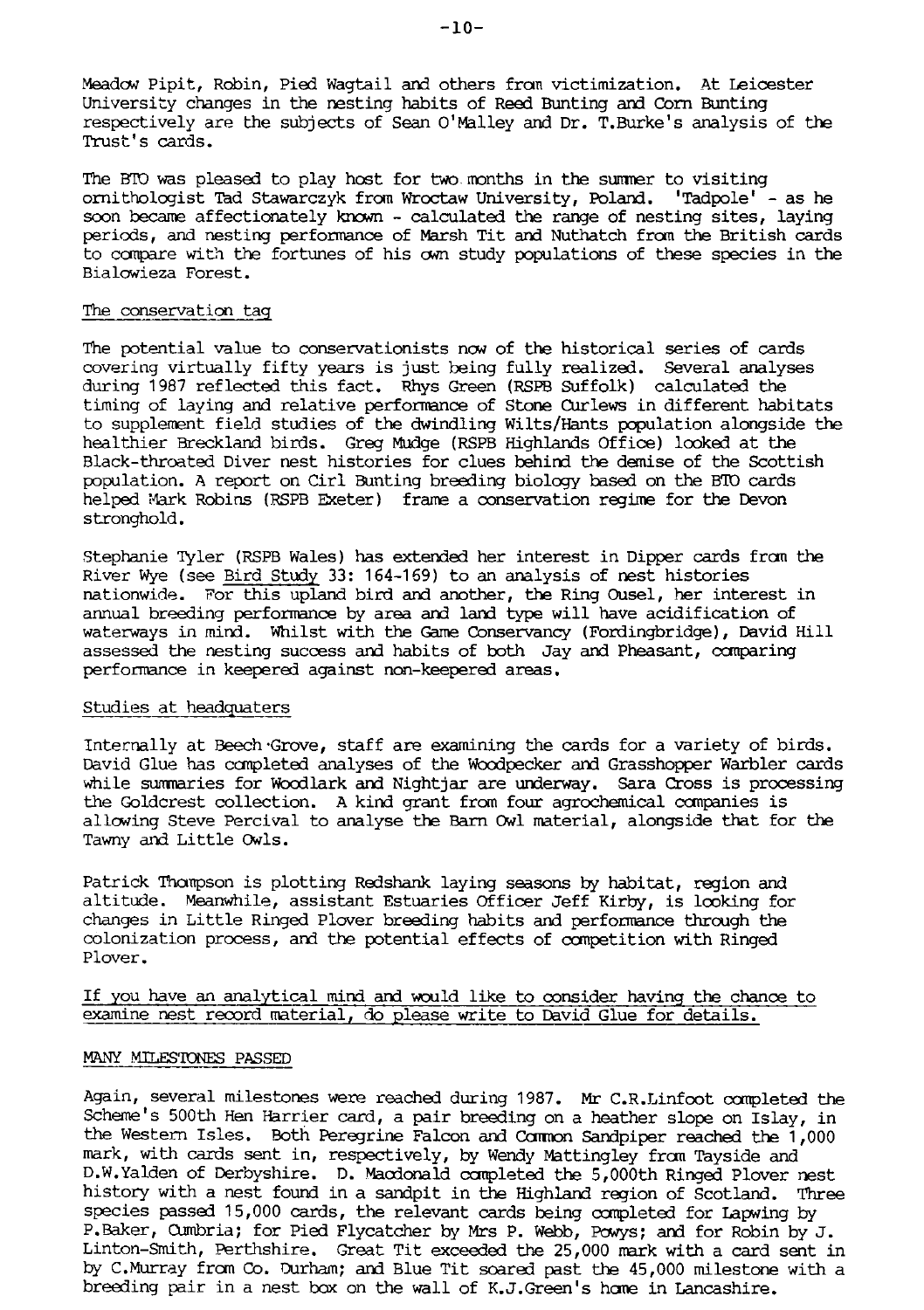### SENDING IN YOUR 1988 CONTRIBUTION

The quality of cards sent in for the 1987 season was commendable; observers are certainly taking more time to consider habitat details and to include relevant information at the nest. We would like to upgrade the quality of cards even more in 1988 in a number of ways:

1. Seasonal Coverage



2. Multi Visit Cards

The histogram inset represents nest finding effort put in by observers during the 1987 season.

 $\overline{XX}$  = most days,  $\overline{Z}$  = few days,  $\Box$  = no days. The question of just how representative nest record cards are of nesting attempts over the entire breeding season has been discussed reqularly over the last few years. It is known that certain multibrooded species may have nestlings well into September, such as grebes, thrushes, finches and buntings. We also know that species such as sparrows and doves can rear young in every month of the year. Looking at the histogram, however, it is clear that after June there is a marked decline in activity so that by September only a handful of observers are looking for these late nests. The scarcity of data for late breeding attempts is now seen to pose a problem for analysts who find themselves working with possibly biased data. In view of this, we would like to urge nest recorders to begin to test the occurence of late broods in 1988, to see what picture energes. A couple of extra months tagged on to your usual nesting season should yield a wealth of extra information.

This season we will particularly welcome cards where two or more visits have been made to the nest. An analysis of current holdings reveals that about 20% of cards sent in are of single visits only, which, although still welcome have been found to be less helpful by analysts than multi visit cards. When investigating the breeding biology of a species, multi visit cards enable us to pinpoint factors such as first eqq-laying dates, incubation and fledging periods to a far greater degree of accuracy than do a handful of cards containing only a single visit. We do appreciate that you may discover a nest in a place that you are unlikely to revisit. By all means record it as before, but, WE WOULD BE VERY GRATEFUL IF AN EXTRA EFFORT COULD BE MADE TO RETURN TO NESTS FOUND AT LEAST ONCE MORE.

3. Regional Distribution of Cards. The figure below illustrates the proportional



distribution by region of nests found in the British Isles in 1987. To gain an unbiased picture of the breeding season in any one year, ideally each area should be equally represented. It can be seen, however, that there is a tremendous variation between regions. We would particularly like to encourage extra activity in under represented areas such as Ireland and southern and eastern Scotland, so if you know of anyone in those areas who would like to take part in the Scheme, put them in touch with us. Also, if you intend holidaying in these areas, a few nest record cards in the luggage would not go amiss! Incidentally, on a county basis, the best represented ones were: 1. Orkney. 2. Northumberland, 3. Suffolk, 4. Surrey, 5. Cumbria Surprised? We were! Well done to those concerned.